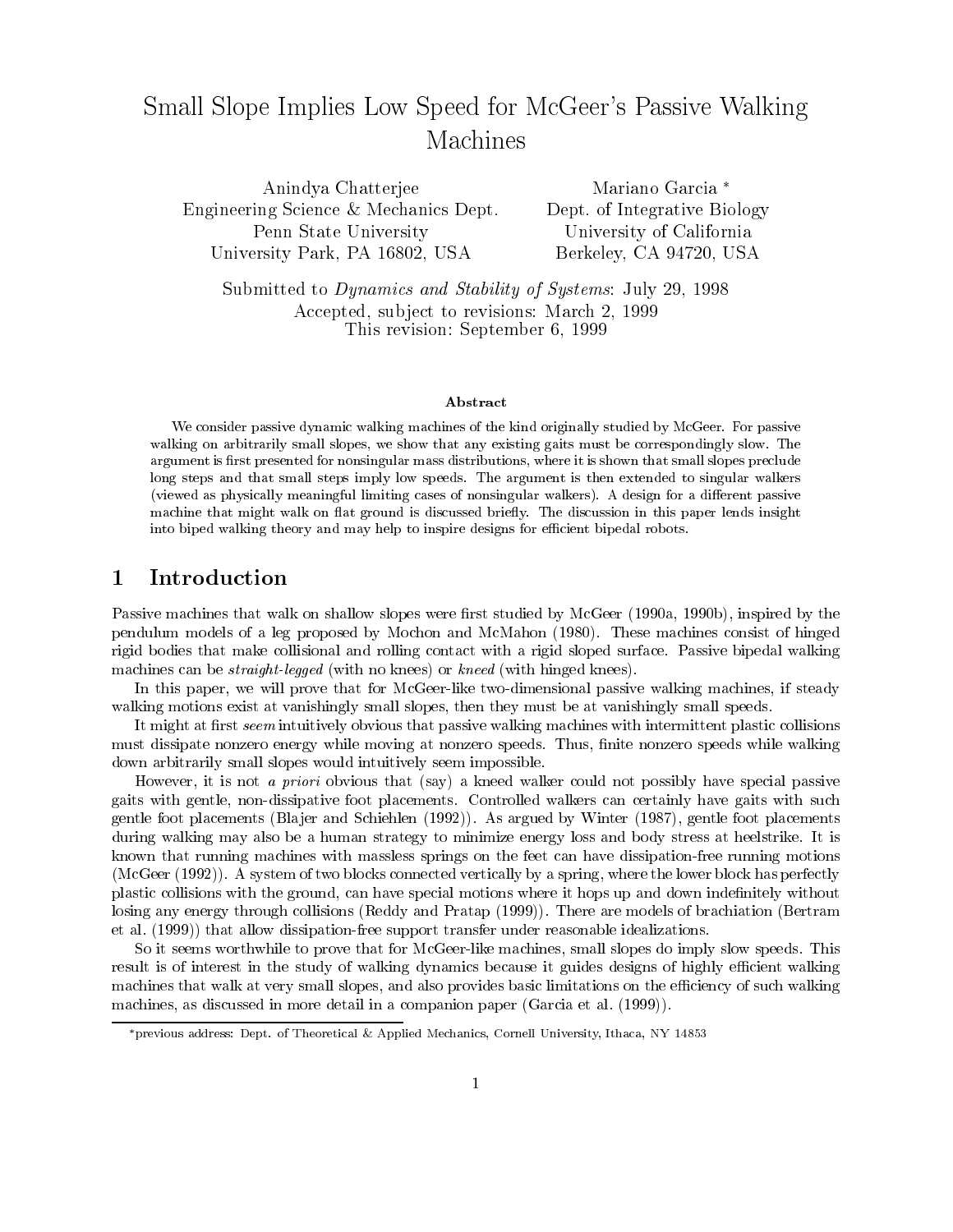

Heelstrike 3 Link Mode Kneestrike 2 Link Mode Heelstrike

Figure 1: McGeer's kneed walking machine.

## 2 Description of Passive Dynamic Walking

Readers familiar with McGeer's walking machines (e.g., McGeer (1990a, 1990b) and Garcia et al. (1999)) may skip this section.

A kneed walking machine is shown schematically in Figure 1 (top). It consists of a swing leg (not touching the ground) and a stance leg (touching the ground), connected by a frictionless hinge at the hip. Each leg has a rigid thigh and shank. The stance knee is locked. The swing knee is a frictionless hinge with a knee-stop preventing hyperextension. The two legs have identical dimensions and mass distributions.

A steady walking motion or gait cycle is now described (for details see Garcia et al. (1999)).

At the start of the cycle, just after heelstrike, both legs are straight and touch the ground. Then the trailing leg, or swing leg (Figure 1, bottom), lifts off the ground and swings forward, and the swing knee flexes (3 link mode). The leading leg, or stance leg, maintains contact with the ground, remains straight, and rolls forward. Kneestrike occurs when the swing leg straightens out; the swing knee locks instantaneously, and the swing leg remains straight thereafter  $(2 \text{ link mode})$ . At the end of the cycle, the swing foot has a collision with the ground at heelstrike (instantaneous and plastic). At the instant of double-support (i.e., contact at both feet), a collisional impulse acts at the new contact point on the new stance foot, and the legs exchange stance and swing roles. Then a new walking cycle begins.

Straight-legged walkers have no knees and so their walking cycle is the same as above except that the swing leg never flexes and there is no kneestrike. Dynamically-unimportant physical measures must be taken to allow for swing-foot clearance in these cases (see Garcia et al. (1999) or McGeer (1990a)).

#### 3 Assumptions

Since there are passive devices with nonsingular mass distributions and intermittent plastic collisions that can nevertheless have special energy-conserving periodic motions (e.g., the two-block system mentioned above), we need to restrict the class of systems we will consider.

Assumption 1 The machines under consideration follow the description of walking given above.

Our discussion does not apply to machines with other types of motions with intermittent contact, such as (say) a machine with springs on the feet that might allow dissipation-free support transfer; or a machine with two legs and a trunk (extra degree of freedom); or one that has springs at the knees that let it reach heelstrike at a flexed-knee configuration without falling down; or one which rises into the air for a portion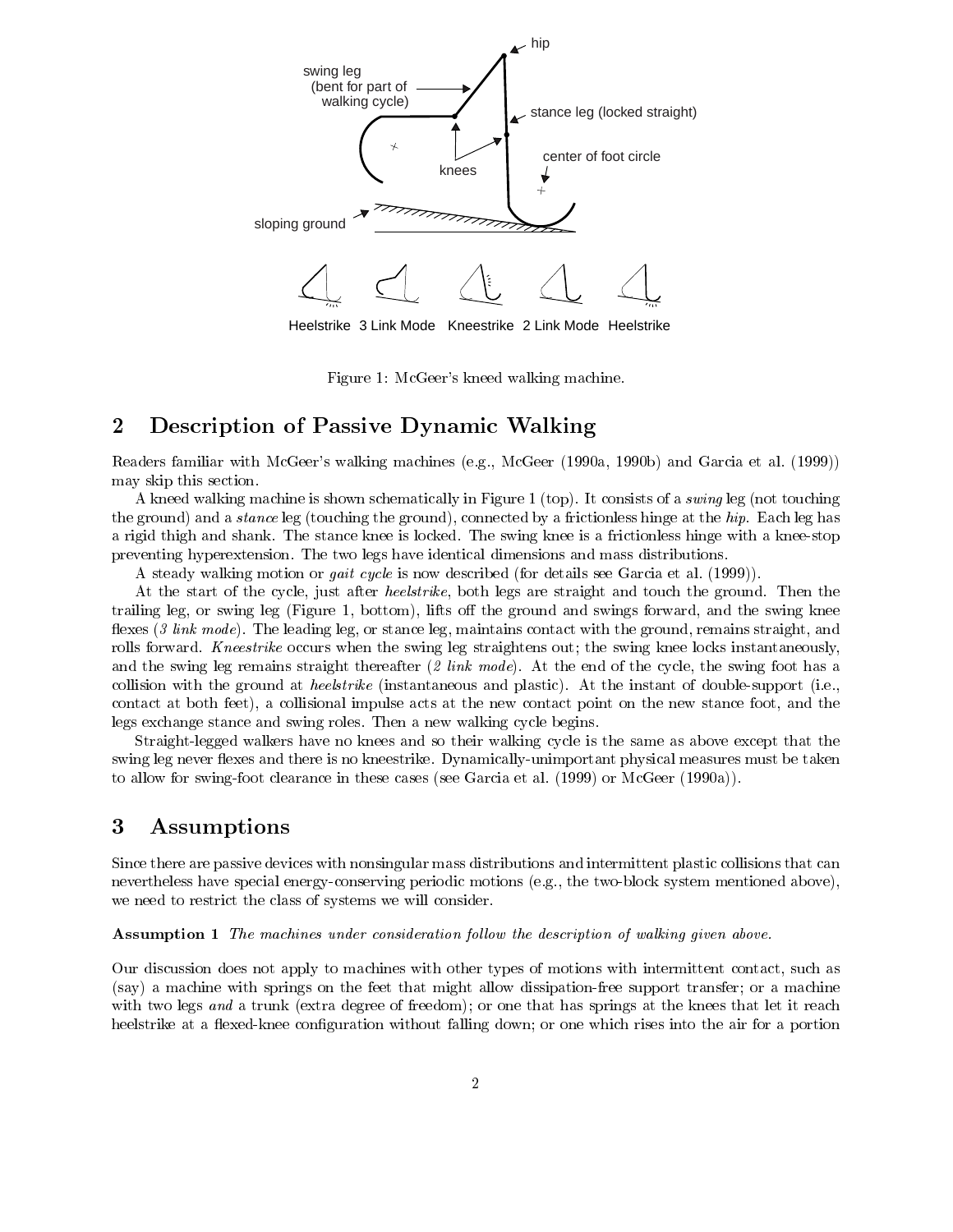of the gait cycle, only to land gently some time later; or one with three or more legs that allow gentle, dissipation-free transfer of support between legs, and so on.

Assumption 2 Each link in the machine has nonzero mass and nonzero central moment of inertia, i.e., nonsingular mass distribution.

**Assumption 3** The foot radius R of the walking machines is strictly smaller than the leg length l, where <sup>l</sup> is the distance from the hip to the farthest point on the foot (for kneed walkers, this distance is measured when the leg is straightened).

McGeer (1989) also studied "silly wheels" with  $R = l$ , for which non-dissipative walking motions are possible on perfectly 
at ground.

Note that for  $R = l$ , the system is geometrically singular in that the ground-contact points for the two feet coincide, in the instant of double support (straightened legs, both touching ground), no matter what the angle between the legs. Moreover, during the entire walking cycle, the swing foot slides along but never lifts off the ground.

If  $R>l$ , then the contact point of the trailing foot is ahead of the hip while the contact point of the leading foot is behind the hip (we disallow this case as well).

**Remark 1** If the walker has point-feet the following discussion still applies, with  $R = 0$ .

Assumption 4 The walking machine has no mechanism for energy dissipation except through the kneestrike and heelstrike collisions.

Assumption 4 is adopted largely for convenience, since it seems unlikely that walking machines with secondary dissipation mechanisms in addition to collisions can walk fast on small slopes if such walking is not possible *without* these secondary dissipation mechanisms. However, attempting to prove this rigorously would be long and tedious at best, since there are many different reasonable energy dissipation mechanisms (dry or viscous friction in the bearings, rolling resistance at the feet, air drag on the walker, . . . ).

Under Assumptions 1 through 4, we will prove in the next two sections that if passive walking motions exist on arbitrarily small slopes, then such motions must be correspondingly slow as well.

## 4 Small Slope Precludes Long Steps

We now show that steady passive walking on infinitesimally small slopes must necessarily occur with infinitesimally small steps, if it occurs at all. We say, in short, small slope precludes long steps.

Proposition 1 For a straight-legged walker, small slope precludes long steps.

Proof: We argue by contradiction. Taking the limit of small slope, we assume that there is a walking cycle on flat ground with nonzero step length.

Any heelstrike collision with nonzero foot velocity must dissipate energy, precluding a walking motion. Thus, heelstrike must occur with zero foot velocity. We now examine a small portion of the whole solution, close to the instant of heelstrike.

With rolling contact at the old stance foot, the system has two degrees of freedom. As shown in Figure 2, we use the  $x$  and  $y$  coordinates of the point of impending contact on the foot, measured from the corresponding point on the ground, as generalized coordinates that describe the system. Note that for nonzero step length, the coordinate system is nonsingular.

Heelstrike occurs when  $x = y = 0$ . At that instant, we must have  $\dot{x} = \dot{y} = 0$  also, by assumption of zero foot velocity.

Using coordinates  $\mathbf{q} = \{x, y\}^T$ , we write equations of motion for the walker that will be valid in some neighborhood of  $q = 0$  (temporarily ignoring the new contact with the ground). The system is conservative with time-invariant constraints. Its Lagrangian is therefore of the form

$$
L = \frac{1}{2} \dot{\mathbf{q}}^T \mathbf{A}(\mathbf{q}) \dot{\mathbf{q}} - V(\mathbf{q}),
$$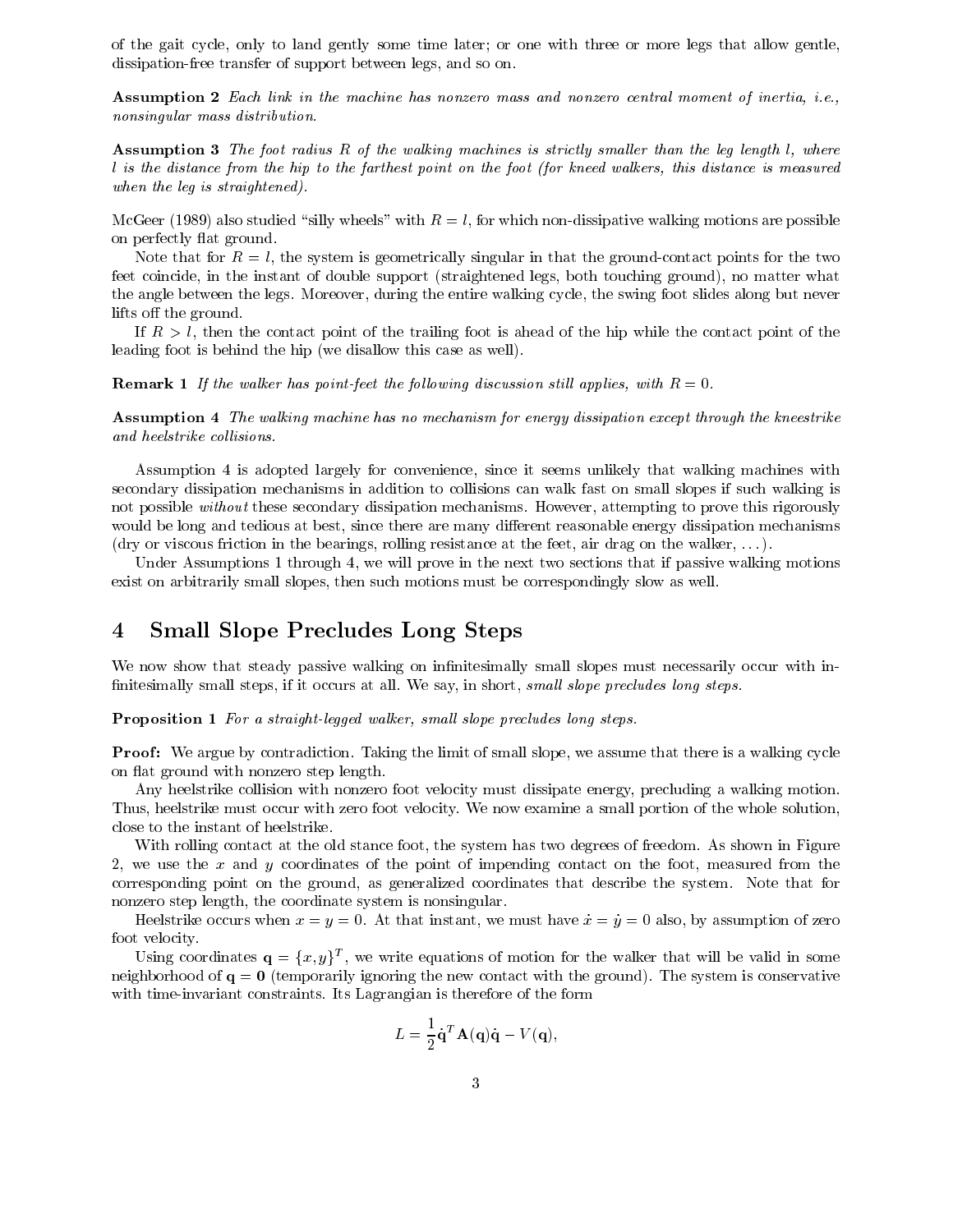

impending ground contact point

Figure 2: Close to heelstrike at nonzero step length, the x and y coordinates of any point on the foot relative to any reference point on the ground can be used as generalized coordinates to describe the configuration of the walker. Assuming a gait cycle exists, these two points are chosen to be the points of impending foot contact.

where  $V(\mathbf{q})$  represents the potential energy of the system, and  $\mathbf{A}(\mathbf{q})$  is a configuration-dependent, symmetric, positive definite matrix.

The equations of motion are

$$
\mathbf{A}(\mathbf{q})\ddot{\mathbf{q}} + \mathbf{f}(\mathbf{q}) + v \, dt = \mathbf{0},\tag{1}
$$

where f represents potential forces acting on the system, and v.d.t. stands for "velocity dependent terms," which only include terms that are of degree two in  $\dot{x}$  and  $\dot{y}$  (i.e., quadratic terms).

Since the system is autonomous, we let the instant of heelstrike occur at  $t = 0$ . At  $t = 0$ , we have  $q = 0$ and  $\dot{\mathbf{q}} = \mathbf{0}$ . Assuming no new contact with the ground, Eq. 1 continues to hold. If we define  $\mathbf{q}_1(t) = \mathbf{q}(-t)$ , then  $\mathbf{q}_1(t)$  satisfies the equations of motion, as well as the initial conditions. Therefore, as time moves forward, the solution is  $\mathbf{q}_1(t) = \mathbf{q}(-t)$  and the old swing foot lifts off the ground.

Recall that a walking motion requires the old swing foot to stay in contact with the ground, while the old stance foot lifts off. By contradiction, a walking solution cannot exist (end of proof).

### Corollary 1 For a kneed walker, small slope precludes long steps.

Proof: For kneed walkers, at some time prior to heelstrike, the system switches to two-link mode. The walker will therefore retrace its path, by the previous time-symmetry argument, provided a locked-straight knee does not suddenly begin flexing. But the walker will not only retrace its path, but also retrace the history of constraint forces and moments at the knee, because at each position, the constraint forces depend on the conguration (the same), external forces from gravity (the same), quadratic velocity terms (negativesquared, and hence the same) and accelerations (the same). Therefore, positive knee-locking torques will stay positive, and unflexed knees will not suddenly flex (end of proof).

### 5 Small Steps on Small Slopes Imply Small Speeds  $\overline{5}$

As shown above, for walking on a small slope  $\gamma$ , the step length must be also small. We now show that if the step length is small, the overall walking speed must be small also.

**Proposition 2** A straight-legged walker, walking on an infinitesimal slope with infinitesimal steps, cannot walk at a finite (nonzero) speed.

**Proof:** Let the slope be  $0 < \gamma \ll 1$ , and the step length be  $0 < \varepsilon \ll 1$ . By Proposition 1 we know that  $\varepsilon \to 0$  as  $\gamma \to 0$ .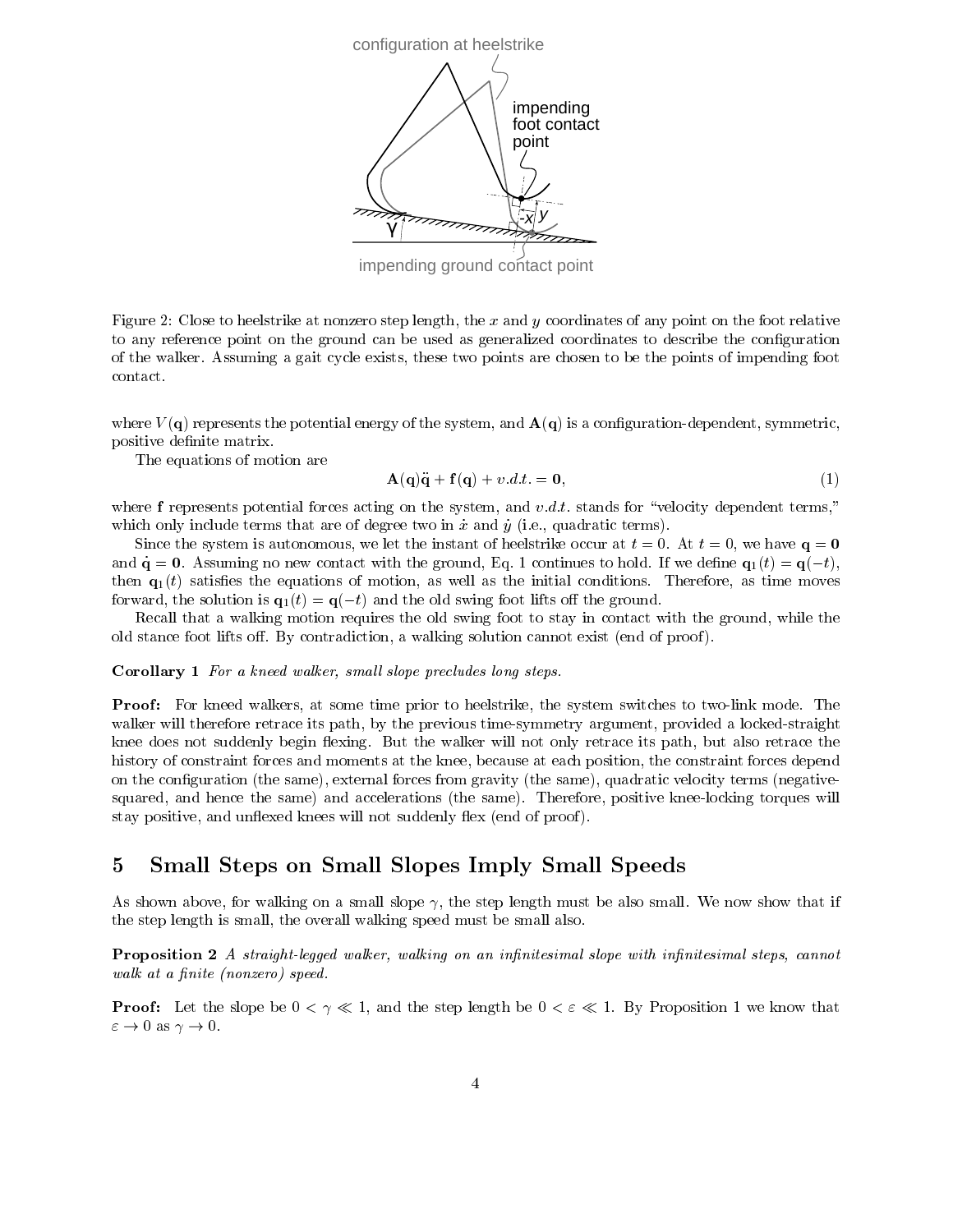We argue by contradiction. If the average forward walking speed is  $\mathcal{O}(1)$ , then the time period of each step must be  $\mathcal{O}(\varepsilon)$ .

The gravitational potential energy dissipated per walking step is  $weight \times step$  length  $\times slope$  which is  $\mathcal{O}(\varepsilon\gamma) \ll 1$ .



Figure 3: Impending heelstrike. The step length  $\varepsilon$  and slope  $\gamma$  are exaggerated; knees, if present, are locked straight and not shown. The old contact point is  $C_2$ , and the new contact point (where an impulse acts) is

 $C_1$ .<br>See Figure 3. The new contact point at heelstrike is labeled  $C_1$ , and the old contact point on the old stance leg is labeled  $C_2$ . The slope  $\gamma$  and the step length  $\varepsilon$  are shown exaggerated, but understood to be infinitesimal.

Since the energy dissipated in foot collisions cannot exceed the infinitesimal gravitational potential energy available, the pre-heelstrike velocity of  $C_1$  must be  $o(1)$  or infinitesimal. Consequently, the heelstrike-induced velocity changes of all points on the walker must be infinitesimal as well.

The pre-heelstrike velocity of  $C_2$  is zero, so its post-heelstrike velocity is infinitesimal. However, its average forward speed, by assumption, is  $\mathcal{O}(1)$ . So at some instant during the walking cycle, its velocity must be  $\mathcal{O}(1)$ . Thus, a velocity change of  $\mathcal{O}(1)$  needs to occur over an  $\mathcal{O}(\varepsilon)$  time interval, requiring an unbounded acceleration during the smooth phase of the motion (i.e., without collisions). This cannot occur for a finitedimensional passive system with finite nonzero inertia moving at bounded speeds, giving a contradiction (end of proof ).

Readers familiar with the rimless wheel of McGeer (1990a) and Coleman et al. (1997) will observe that in that case, a wheel with many spokes can move at  $\mathcal{O}(1)$  speeds on a small slope because, although the time interval between successive spoke collisions is small, the time interval between lifting of one spoke o the ground and the next collision of that same spoke is not small, but  $\mathcal{O}(1)$ .

**Proposition 3** A kneed walker, walking on an infinitesimal slope with infinitesimal steps, cannot walk at a finite (nonzero) speed.

**Proof:** The proof for the kneed walker case also rests on showing that finite (nonzero) speeds require unbounded accelerations. The one difference here is that for kneed walkers there are, in fact, unbounded accelerations during kneestrike. So, in addition to the arguments for the preceding case, we need to also check that kneestrike-induced velocity changes are infinitesimal.

As before, assume that the walker walks at an  $\mathcal{O}(1)$  speed.

See again Figure 3, now taken to depict a kneed walker in the straight-leg configuration at heelstrike. The points  $C_1$  and  $C_2$  are defined as before.

As argued for Proposition 2, due to the small potential energy budget, the velocity of the heelstrike-contact point  $C_1$  at the instant prior to heelstrike must be infinitesimal; and heelstrike-induced instantaneous velocity changes of all points on the walker must be infinitesimal as well.

Now consider the old stance leg. The pre-heelstrike angular velocities of the stance thigh and stance shank are identical. Due to heelstrike, the difference induced between them is infinitesimal. Since accelerations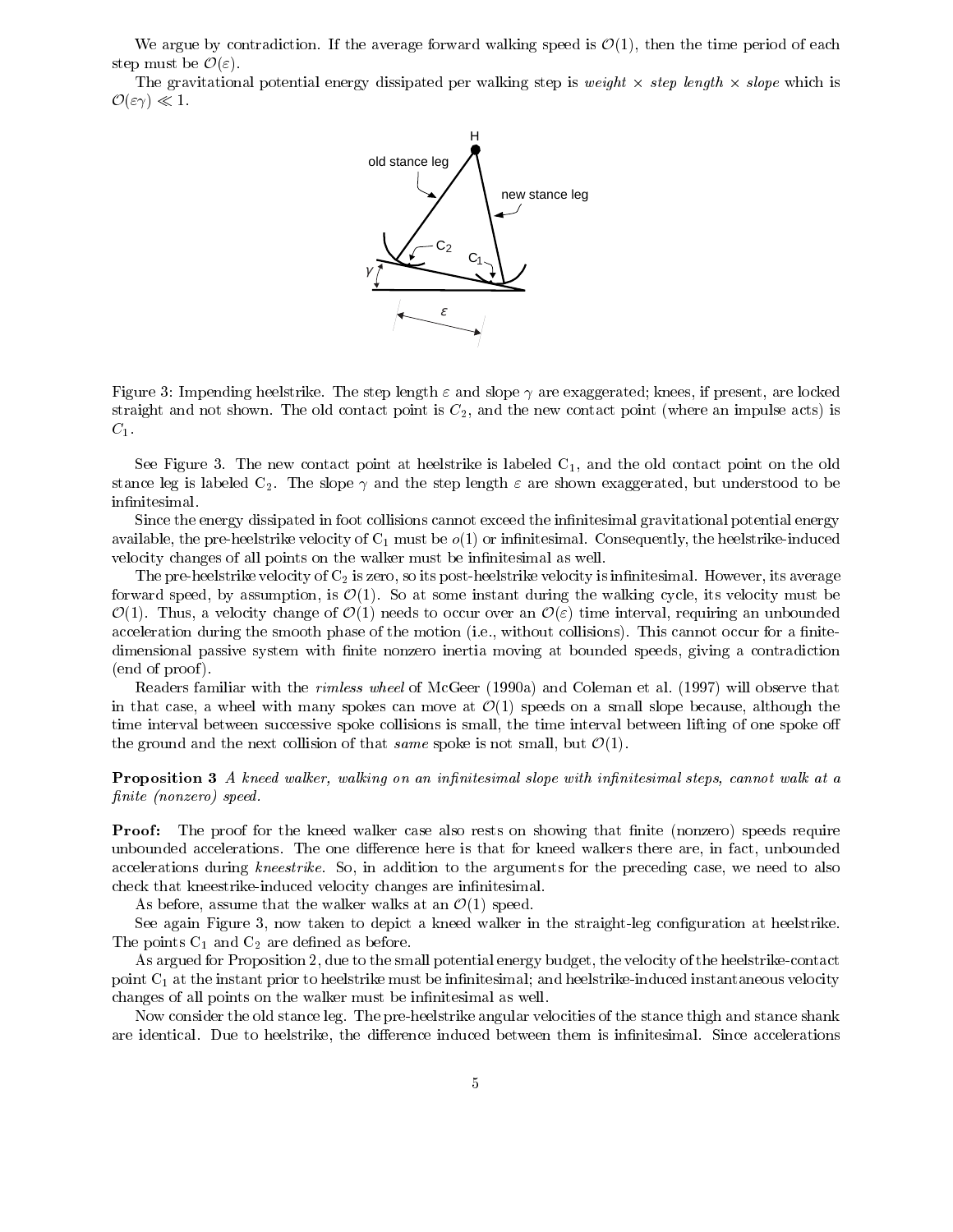are bounded and the step period is infinitesimal, the *change* in this difference before kneestrike is also infinitesimal. Therefore the kneestrike collision impulses are infinitesimal; and the velocity changes caused by kneestrike are infinitesimal as well.

Now we can use the arguments used for Proposition 2. The post- heelstrike velocity of  $C_2$  is infinitesimal; kneestrike induced changes in it are infinitesimal; the overall time period is infinitesimal; so its average forward speed cannot be  $\mathcal{O}(1)$  without unbounded accelerations (end of proof).

We have thus shown that for McGeer-like walking machines with nonsingular mass distributions, small slopes imply small speeds. We now turn our attention to singular mass distributions.

### 6 Singular Walkers 6

### 6.1 Motivation

In Garcia et al. (1998), a straight-legged machine was considered with legs whose mass distribution was taken to be equivalent to a finite, nonzero mass at the hip, and an infinitesimal point mass at the foot. Thus, the radius of gyration of each leg was infinitesimal when compared to the leg length, i.e., the walker was singular in some sense. That walker violates Assumption 2 of this paper. The study of that walker was, nevertheless, useful for two reasons. First, it substantially simplied the dynamics. Second, it predicted scaling rules for walking which are apparently obeyed by even nonsingular walkers over intermediate slopes (see Garcia et al. (1999)).

Although singular walkers are mathematical ideas impossible to realize in practice, studying their motions on small slopes is useful for a third reason. We would like to understand the fundamental mechanical limitations on the efficiency of walking machines. A reasonable way to study the efficiency of horizontal locomotion is to quantify *inefficiency* using one of several measures which are all roughly equivalent to the smallness of the minimum slope required to sustain the motion (see Garcia et al. (1999)). As such, qualitative features of walking motions on small slopes are of interest. For nonsingular McGeer-like machines, we have shown that small slopes imply small speeds. Now at a sufficiently small but fixed slope, is it possible to make the mass distribution "more and more singular" to obtain faster and faster walking? If the answer is yes, then one key to designing highly-efficient walking machines is to simply try and design the walkers to be as close to singular as possible. On the other hand, if the answer is no, then we conclude that such a route to high efficiency does not exist; and the design of highly efficient machines must be based on other ideas.

With this motivation, we now address the question of whether small slopes imply small speeds even for singular walkers. We first need to identify a useful class of singular walkers. This process is unfortunately somewhat long; we do not know of a way to shorten the argument. Once the class of singular walkers is identied, the rest of the proof is straightforward, and similar in spirit to the proof for nonsingular walkers.

### 6.2 Physically Meaningful Singular Walkers

We will abandon Assumption 2, and introduce in its place some other assumptions.

In studying a singular walker, we define its dynamics as a physically meaningful limiting case of some nonsingular, dynamically determinate, behavior. The singular limit should not involve wild behavior like infinite accelerations during non-collisional motions; or infinite velocity changes at some points on the walker due to collision-induced finite changes at other locations. We refer to this subclass of singular walkers as being *physically meaningful.* For instance, the "simplest walker" of Garcia et al. (1998) is the "minimal biped" of Alexander (1995) made physically meaningful by the addition of infinitesimal point masses at the feet.

Example 1 Some possible leg mass distributions are shown in Figure 4. (a) shows a straight-legged walker, not physically meaningful because the moment of inertia about the center of mass is exactly zero, and so the equations of motion are indeterminate. (b), (c) and (d) depict some limiting cases as  $\delta \to 0$ ; of these three, only  $(c)$  is physically meaningful. For  $(b)$  and  $(d)$ , the frequencies of oscillation (and hence, accelerations) when suspended from the hip are not bounded as  $\delta \to 0$ .

We write down the foregoing ideas as explicit assumptions.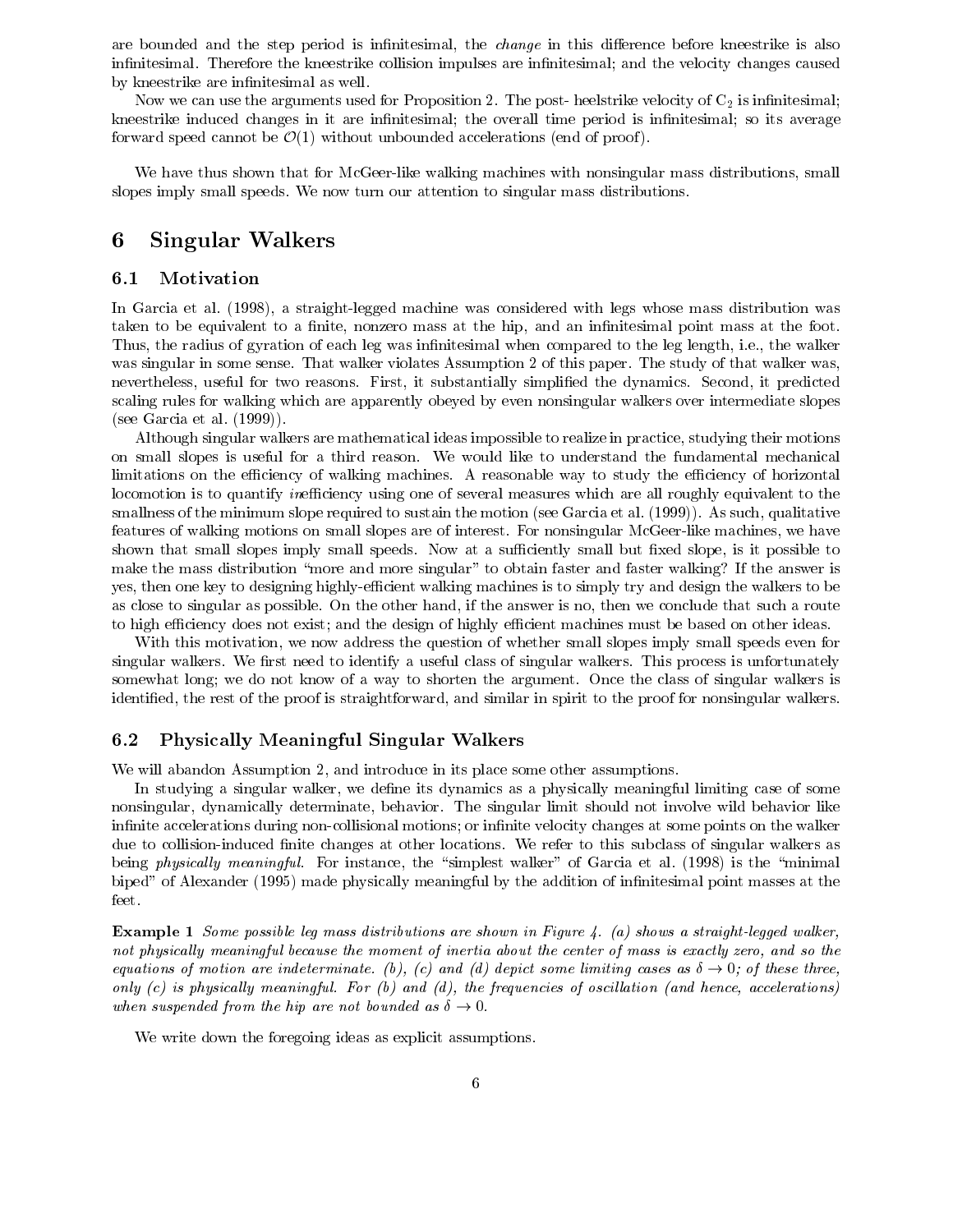

Figure 4: Some examples of mass distributions: (a) and (b) straight-legged walkers, (c) and (d) kneed walkers with point feet. The hip is marked H in each case. The straight lines represent massless links; the heavy dots represent point masses.

Assumption 5 Singular walkers are limiting cases of dynamically deterministic, nonsingular walkers.

Assumption 6 For a singular walker with bounded initial conditions on velocities, under smooth (noncollisional motions), the accelerations remain finite.

**Assumption 7** Let  $\Delta v$  be an infinitesimal, instantaneous change in the velocity of an arbitrary point C on a singular walker, caused by an impulse at C. Then the resulting velocity changes at all other points on the walker are infinitesimal as well.

Note that Assumption 7 is not quite independent of Assumption 6. For example, let Assumption 7 be violated, so that we can impart an infinitesimal change in the velocity of some point of the walker to obtain a finite (nonzero) change in the velocity of some other point. Then, passing to the limit, imparting no velocity change to the first point still causes a sudden, nonzero change in the velocity of the second point. This can only occur if the second point can have an infinite acceleration even in the absence of collisions, showing that violation of Assumption 7 implies violation of Assumption 6 as well. However, to avoid the complications of rigorously examining the various distinguished limits implicit in the previous informal argument, we explicitly adopt both Assumptions 6 and 7. In the same spirit, we adopt another assumption about the collisions of the walker.

Assumption 8 Let a kneed walker's swing thigh and swing shank have infinitesimally different angular velocities at the instant preceding kneestrike. Then kneestrike-induced velocity changes at all points on the walker are infinitesimal as well.

Finally, we adopt an assumption that seems reasonable, and isfurther motivated later in the paper (Remark 6) after some preliminaries have been established.

**Assumption 9** Let a kneed walker be placed upright on flat ground, with both legs straight, with feet touching the ground with any finite step length, and at rest. From these initial conditions, no walking solution exists. The walker either keeps standing, or falls down.

Under Assumptions 1 through 9 but not including Assumption 2, we now set out to prove that small slopes imply small speeds. In the rest of this section, we use some general results of two-dimensional rigid body dynamics to identify the class of singular walkers allowed by our assumptions.

#### The Contact Inertia Matrix M For Collision Calculations 6.3

Consider a linkage consisting of several rigid ob jects connected by ideal, frictionless hinges (Figure 5). The point C on the linkage collides with a rigid, immovable floor. A collision impulse vector  $P$  acts at C. Let the pre-collision velocity vector of C be  $v_i$ , and the post-collision velocity be  $v_f$ .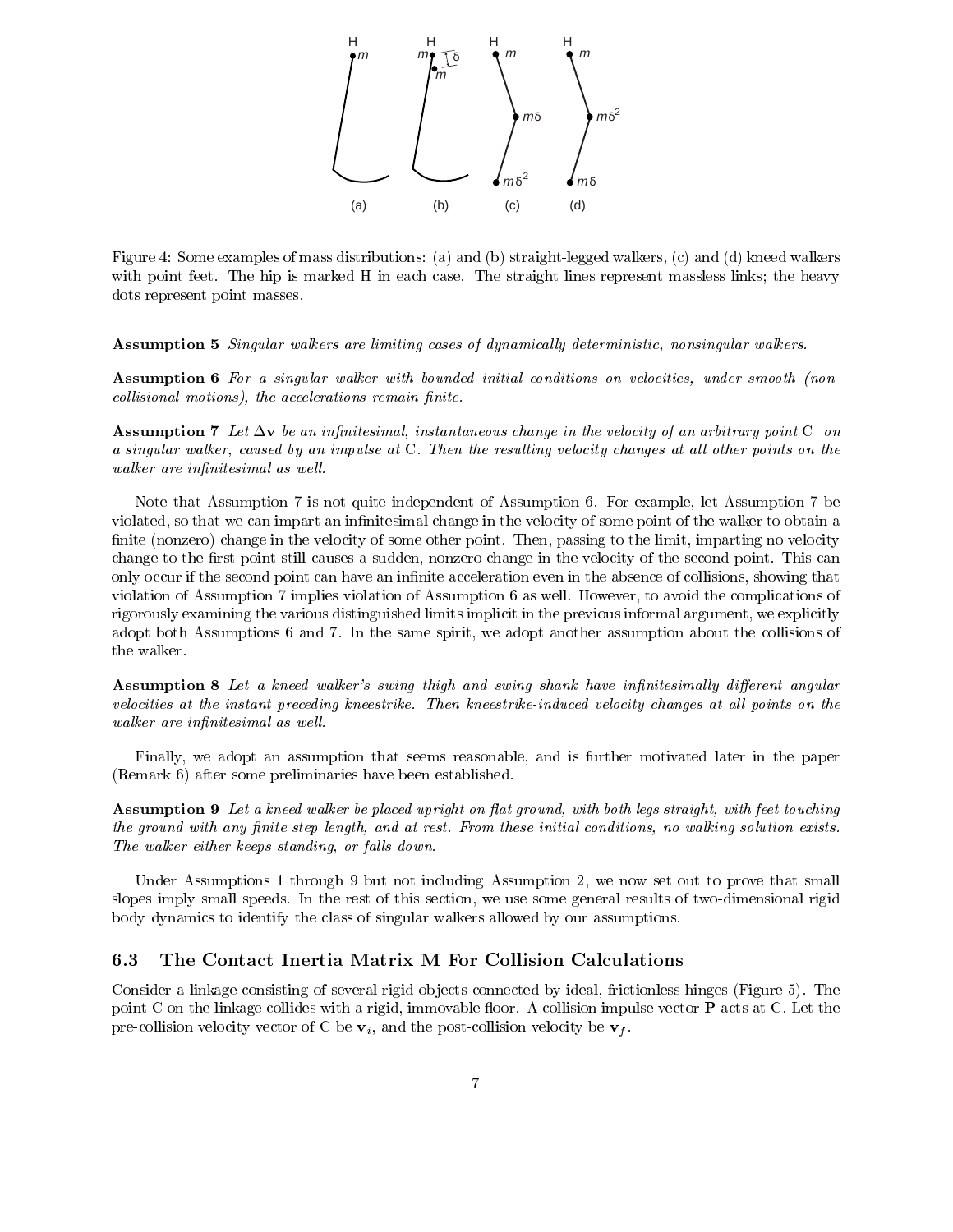

Figure 5: A free-floating linkage collides with a rigid immovable object (floor).

Using standard rigid body dynamics (e.g., Smith (1991)), it can be shown that the change in the velocity of C, i.e., the vector  $\mathbf{v}_f - \mathbf{v}_i$ , is linearly related to the impulse vector **P** by a symmetric, positive semidefinite tensor M, i.e., the collisional interaction can be described by an equation of the form

$$
\mathbf{P} = \mathbf{M} \cdot (\mathbf{v}_f - \mathbf{v}_i). \tag{2}
$$

The case of singular M is viewed as a limiting case of nonsingular M, as some inertial properties of some components in the linkage are treated as "infinitesimal". M depends on the masses of the links, their moments of inertia, positions of pivot points, and the instantaneous conguration of the linkage. Assuming that a coordinate system (along normal and tangential directions at the contact surface) has been chosen and that we are considering two-dimensional systems, the tensor  $\mathbf M$  is represented by a 2  $\times$  2 matrix of components, which (with some abuse of notation) we also call M, the contact inertia matrix.

The kinetic energy loss in a perfectly plastic (no-slip, no-bounce) collision, with  $\mathbf{v}_f = 0$ , is given by

Energy loss = 
$$
\frac{1}{2} \mathbf{v}_i \cdot \mathbf{M} \cdot \mathbf{v}_i
$$
. (3)

Also, for such a plastic collision, we have the impulse

$$
\mathbf{P} = -\mathbf{M} \cdot \mathbf{v}_i \tag{4}
$$

**Definition 1** For our purposes, the mass distribution of a walking machine at the heelstrike configuration is singular if  $M$  for the foot collision calculation is singular. Else, the mass distribution is nonsingular.

### 6.4 Point Mass Representations of an Arbitrary Rigid Body

**Remark 2** The next two propositions are trivially known facts from rigid body mechanics. We include them as numbered "propositions" merely to facilitate later reference to them.

**Proposition 4** In two dimensions with a spatially uniform body force field (such as constant gravity), any single rigid body with total mass M, center of mass a distance  $r > 0$  from an arbitrarily chosen reference point R, and moment of inertia  $J > 0$  about its center of mass, is dynamically equivalent to a pair of rigidlyconnected point masses, one of which, say m, is at R and the other  $(M - m)$  is a distance s from R, where <sup>m</sup> and <sup>s</sup> are to be chosen appropriately.

**Proof:** Observe that the total mass is the same,  $m + (M - m) = M$ ; center of mass position and the moment of inertia will also be the same if  $m$  and  $s$  satisfy the simultaneous equations:

$$
Mr = (M - m)s, \qquad \text{and} \qquad J + Mr^2 = (M - m)s^2, \tag{5}
$$

where point R, the center of mass, and the mass  $M - m$  are collinear. Equation 5 may be solved to obtain

$$
m = \frac{J}{J + Mr^2} M
$$
, and  $s = \frac{Mr^2 + J}{Mr^2} r$ , (6)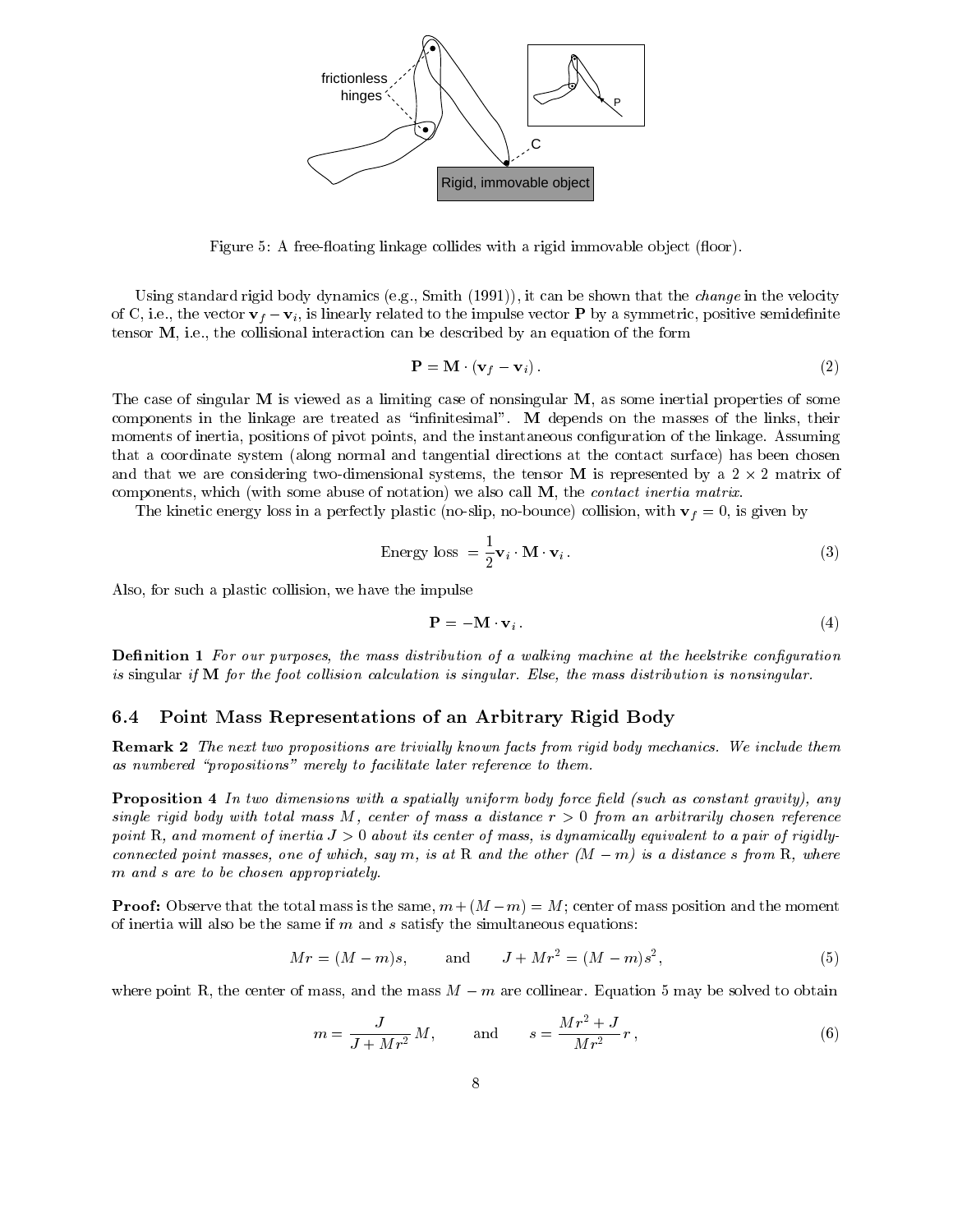

Figure 6: Two possible locations for two-point-mass representations of a single planar rigid body.

which concludes the proof.

To emphasize the arbitrariness with which the locations of the point masses may be chosen, consider Figure 6. A rigid body, with total mass  $M$  and moment of inertia  $J$  about center of mass  $O$ , may be represented using two appropriate point masses at points A and C, where the masses at A and C as well as the distance OC are determined by  $M$ ,  $J$  and the location of point A. The same body may, if desired, also be represented using two other point masses, at (say) B and D, with the masses at B and D as well as the distance OD being determined by M, <sup>J</sup> and the location of point B.

Thus for 2-D straight-leg walking machines, treating each leg as having two point masses, one (say) at the hip and one at some other, arbitrary point, involves no loss of generality in that it covers all except the special case where the center of mass of the leg is exactly at the hip. In such cases, we can use a three point mass description as follows.

**Proposition 5** In two dimensions with a spatially uniform body force field (such as constant gravity), any single rigid body with total mass M, center of mass at a point R, and moment of inertia  $J > 0$  about its center of mass, is dynamically equivalent to three rigidly-connected collinear point masses, one of which, say  $M - 2m$ , is at R and the other two (m each) are placed symmetrically about R at a distance s, where s can be any distance greater than or equal to the radius of gyration  $k = \sqrt{J/M}$ , and m depends on the choice of s.

**Proof:** By inspection, the total mass as well as the center of mass are the same in both cases. Choosing

$$
m = \frac{Mk^2}{2s^2}
$$

ensures both that the moment of inertia is the same, and that  $M - 2m \geq 0$  (end of proof).

**Remark 3** If J in Proposition 5 is non-infinitesimal (i.e., k is non-infinitesimal), then we can pick s to be k. In that case,  $m = M/2$  and no point mass is needed at R.

**Remark 4** If J in Proposition 5 is infinitesimal (i.e., k is infinitesimal), then we can pick s (for walking machines, say) to be the leg length. In that case, m is infinitesimal as well, and essentially all the mass is at R.

#### 6.5 Test For Singular M

M linearly relates any force **F** at the contact point C (Figure 5) to the resulting acceleration of point C,  $\mathbf{a}_C$ , provided all bounded external forces and torques, all internal forces and torques except those arising from workless constraints, as well as centripetal terms (or  $\omega$  -terms ) are neglected:

$$
\mathbf{F} = \mathbf{M} \cdot \mathbf{a}_{\mathbf{C}} \tag{7}
$$

In other words, if we imagine the system starts from rest (no  $\omega$  -terms), ignore springs (if any) at joints, and ignore all external forces except F, then M linearly relates the instantaneous acceleration of point C to the force F.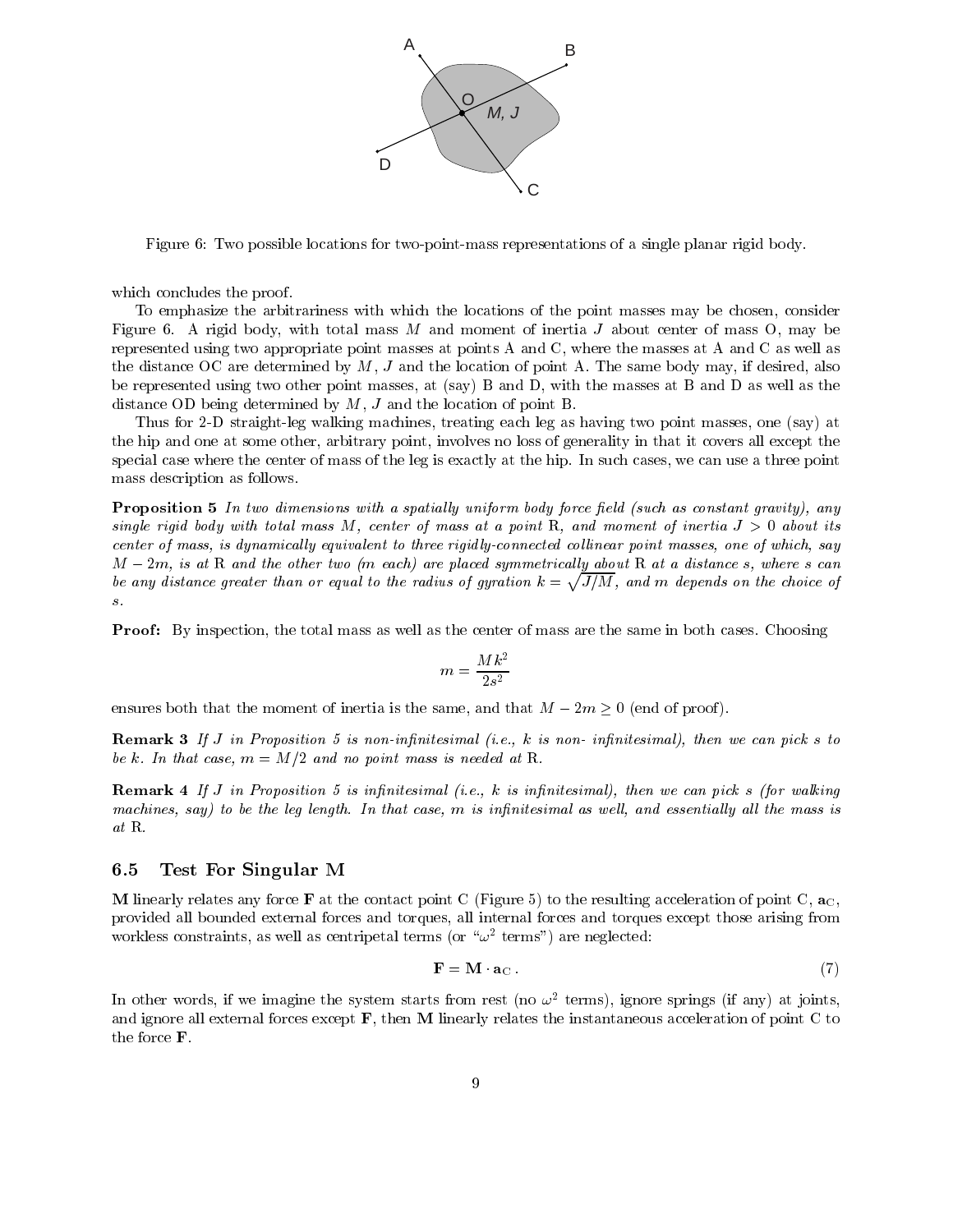Proposition 6 Consider a linkage (e.g., Figure 5) at rest. Let the mass distribution of each link be given by two or more rigidly connected point masses (possibly infinitesimal) at distinct locations. Then M is singular if and only if it is possible to move the point  $C$  without moving any of the non-infinitesimal point masses.

**Proof:** If the point C can move without setting any nonzero mass in motion, then C can be accelerated with zero force, since the only resistance to motion is inertial (no friction, springs, gravity, etc.). By Eq. 7, M must be singular. Conversely, if moving C means moving some mass, then the force needed is nonzero, so **M** is nonsingular (end of proof).

**Corollary 2** If, in Figure 5, the last link (i.e., the link with the point C) has a mass distribution equivalent to two nonzero point masses separated by a nonzero distance, then M is nonsingular.

**Proof:** Point C cannot be moved without moving at least one of the two nonzero point masses (end of proof).



Figure 7: A straight-legged walker with the mass distribution of each leg expressed as an equivalent pair of point masses, with one point mass at the hip. The total mass of each leg is M.

**Example 2** Consider Figure 7. If  $m = 0$ , then the point C can be moved by rotating the leg about H, and **M** is singular. If R and S do not coincide and  $m > 0$ , then **M** is nonsingular.

Corollary 3 Consider one straightened leg of a walking machine. Let the center of mass of the leg be exactly at the hip. If the central moment of inertia  $J$  of the leg as a single rigid body is non-infinitesimal, then  $M$ for the corresponding walker is nonsingular; while if  $J$  is infinitesimal, then  $\bf{M}$  is singular.

**Proof:** If  $J$  is non-infinitesimal, see Remark 3 and Corollary 2. If  $J$  is infinitesimal, see Remark 4 and Proposition 6 (the leg can be rotated about the hip, without moving any non-infinitesimal mass). Note that these arguments apply to both straight-legged and kneed walkers at the heelstrike conguration, because for kneed walkers the new stance leg remains locked and behaves like a single rigid body (end of proof ).

#### 6.6 Singular Mass Distributions For Walkers  $6.6$

Proposition 7 A straight-legged walker with nonzero step length has singular mass distribution if and only if all its mass is concentrated at the hip  $H$ .

Proof: If the center of mass of the leg is exactly at the hip, see Corollary 3 and Remark 4. Otherwise, express the mass distribution of each leg as a point mass at the hip and another point mass at some other location. See Example 2. For nonzero step length, points R and S do not coincide (end of proof ).

Remark 5 A point mass on one two-dimensional link, located exactly on a hinge, can be "transferred" to another link hinged about the same point, with no change in the dynamics.

(The contributions of the point mass to the system's Lagrangian are independent of which link it is attributed to.)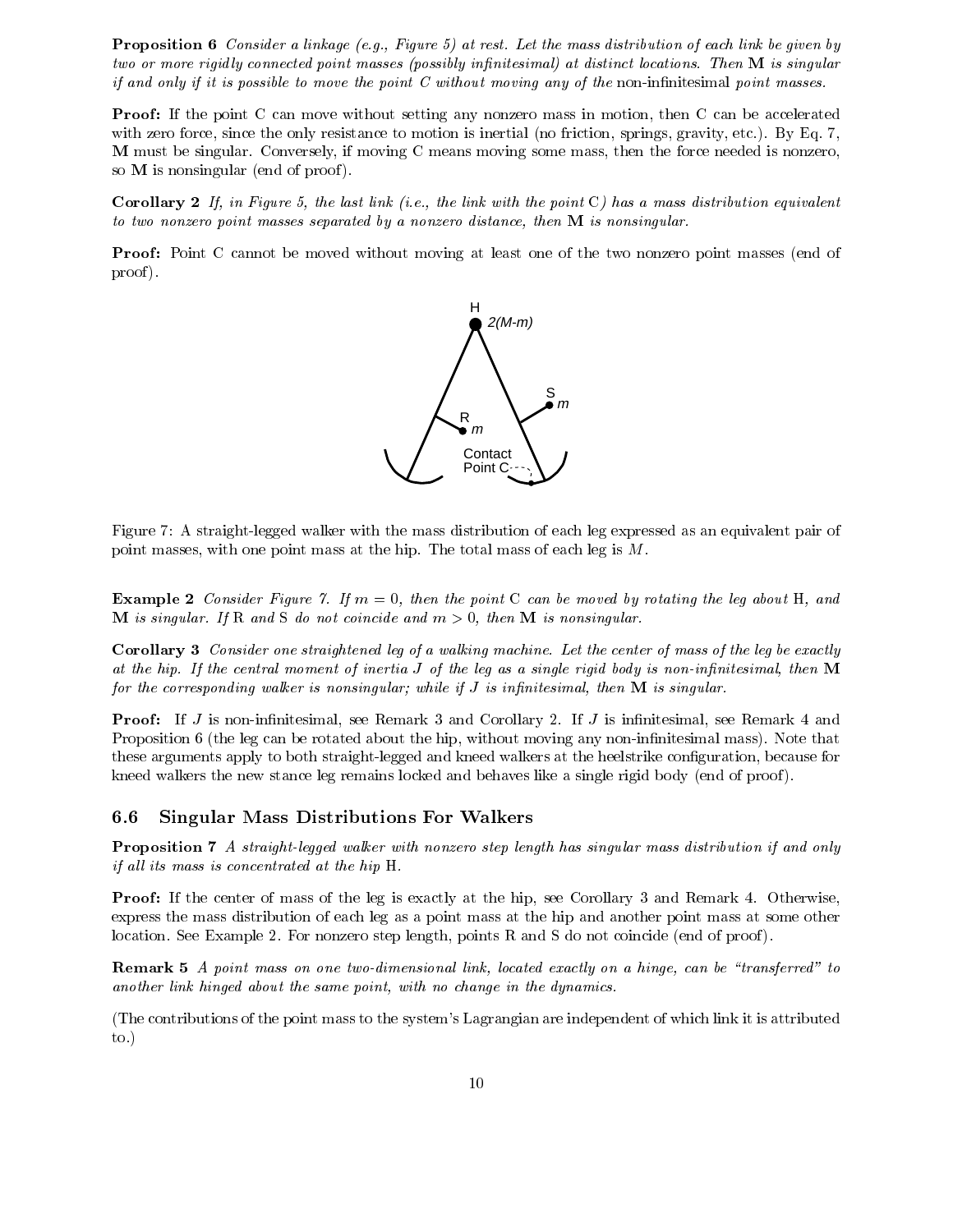**Proposition 8** A kneed walker with nonzero step length has singular mass distribution if and only if all its mass is concentrated at the hip H when the legs are straightened.

**Proof:** Note that the new stance leg remains straight before and after heelstrike, so we treat it as a single rigid body.

If the center of mass of the leg is exactly at the hip, see Corollary 3 and Remark 4.

Otherwise, examine the instantaneous mass distribution for the straight-leg conguration just prior to heelstrike (see Figure 7). There are now 3 cases to consider.

Case 1 (all mass at hip): If m is infinitesimal, then C can be moved without moving H, and so the walker is singular.

Case 2 (some, but not all, mass at hip): If both m and  $M-m$  are nonzero then, since the new stance leg is treated as rigid, the walker is nonsingular by Corollary 2.

Case 3 (no mass at hip): If  $M-m$  is infinitesimal, it remains to prove that the walker is nonsingular. We examine this case below.

For straight-legged walkers, case 3 is nonsingular. For kneed walkers, we must account for the flexing of the old stance knee (the new swing knee) as a result of the collision.

Figure 8 shows just the trailing leg of the walker, along with the position of the knee, K. To emphasize that the knee need not lie on the line connecting the hip with the center of the foot's circle, the "actual" geometry is shown with heavy black lines, while the underlying gray shows the sketch from Figure 7.



Figure 8: Trailing leg of a kneed walker with negligible equivalent hip-mass when in the straight-leg conguration. The figure is drawn to show the position of the knee.

We express the mass distribution of the shank using two equivalent point masses, but this time with one point mass  $m_{sh}$  at point R of Figure 7, and another point mass at some other suitable point (which need not be the hip). Similarly, we express the mass distribution of the thigh using two equivalent point masses, with a point mass  $m_{th}$  at point R and another point mass at some other suitable point.

By assumption (for case 3) the moment of inertia about point R of the leg, in the straight-leg configuration, is infinitesimal. Thus the "other" point masses, mentioned above, are infinitesimal. The exact positions of these two new point masses for the shank and thigh are irrelevant, and not computed here.

We now proceed with the examination of case 3, which has three subcases.

Subcase 3.1: If the thigh-mass  $m_{th}$  is finite (nonzero), then the shank mass is irrelevant. The geometry of Example 2 shows that M is nonsingular.

Subcase 3.2: If the thigh-mass  $m_{th}$  is zero or infinitesimal, but the point R coincides with the knee K, then by Remark 5 we attribute the shank-mass  $m_{sh}$  to the thigh, and obtain subcase 3.1. Thus, M is nonsingular again.

Subcase 3.3: If the thigh mass  $m_{th}$  is zero or infinitesimal, and the point R does not coincide with the knee  $K$ , then point  $K$  can have infinite accelerations. This case violates our assumptions about being physically meaningful, and is excluded.

Thus, we have shown that if the mass in the straight leg configuration is concentrated at the hip, then the mass distribution is singular; and if the mass in the straight-leg configuration is not all concentrated at the hip, then the mass distribution is nonsingular. This concludes the proof of Proposition 8.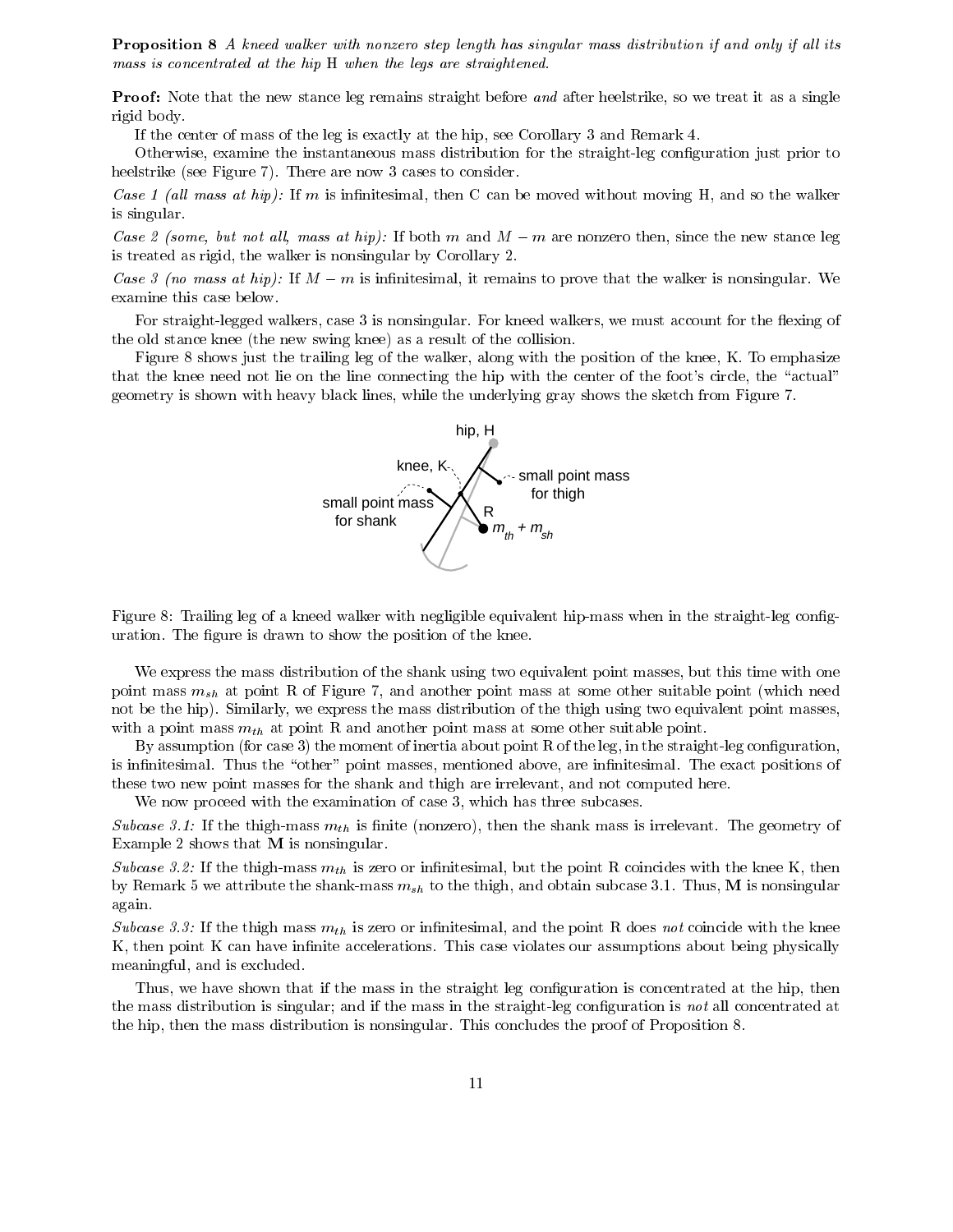**Corollary 4** For a walker at heelstrike with nonzero step length,  $rank(M) > 1$ .

**Proof:** If M is singular, there is nonzero mass at the hip. In accelerating C towards the hip, nonzero force is needed. By Eq. 7,  $M$  is not the zero matrix (end of proof).

Corollary 5 For a singular walker at heelstrike with nonzero step length, the eigenvector of M corresponding to the nonzero eigenvalue is directed from heelstrike-contact point  $C$  towards hip  $H$ , i.e., line  $CH$ ; and the eigenvector corresponding to the zero eigenvalue is perpendicular to line CH.

Proof: All the mass of the old swing leg is at the hip. Accelerating C in a direction perpendicular to CH requires no force, showing that it is an eigenvector direction corresponding to a zero eigenvalue. M is symmetric and has rank one, so the zero eigenvalue has multiplicity one, and the zero-eigenvalue eigenvector is unique. Since M is symmetric, the eigenvectors are orthogonal and so the other eigenvector is along CH (end of proof ).

### $\overline{7}$ **Small Slope Implies Low Speed for Singular Walkers**

Using the results of the previous section, we now discuss singular walkers walking on small slopes.

#### $7.1$ **Small Slope Precludes Long Steps**

Proposition 9 For a singular walker (straight-legged or kneed), small slope precludes long steps.

**Proof:** As before, to obtain a contradiction, we assume that as the slope goes to zero, a walking motion exists whose step length does not go to zero. We then examine the limiting case of zero slope. There are two cases to consider.

Case 1: Let the velocity of the hip H at the instant preceding heelstrike be nonzero. Then, since the step length is nonzero, this velocity has a component along HC, i.e., towards the heelstrike contact point. This means that the contact point has a pre-collision velocity with a nonzero component along the nonsingular eigenvector, and some energy must be dissipated by Eq. 3 (a contradiction).

Case 2: Let the velocity of the hip H at the instant preceding heelstrike be exactly zero. Then it is clear that the foot collision involves no impulse and no energy dissipation. However, in this case the walker comes to a dead stop as a result of heelstrike, and either remains stationary thereafter, or falls down (by Assumption 9; see also Remark 6 below). Thus, walking does not continue (a contradiction).

**Remark 6** A kneed walker will stand on flat ground in "double support" equilibrium on two straightened legs only if there is no flexing torque at either knee. Else, a knee will buckle. For a singular kneed walker standing in this way, the ground contact forces must be directed straight to the hip since the legs have no weight anywhere else. A simple sketch then shows that if the front knee does not buckle then the rear knee does not buckle either. So, either no knee buckles; or the front knee buckles, in which case it seems reasonable that the walker should fall down.

Remark 6, though not a theorem, provides some a *posteriori* justification for Assumption 9.

## 7.2 Small Steps Imply Low Speeds

The following arguments are essentially identical to the ones used for nonsingular walkers, so they are kept brief.

**Proposition 10** A straight-legged singular walker, walking on an infinitesimal slope with infinitesimal steps,  $cannot walk at a finite (nonzero) speed.$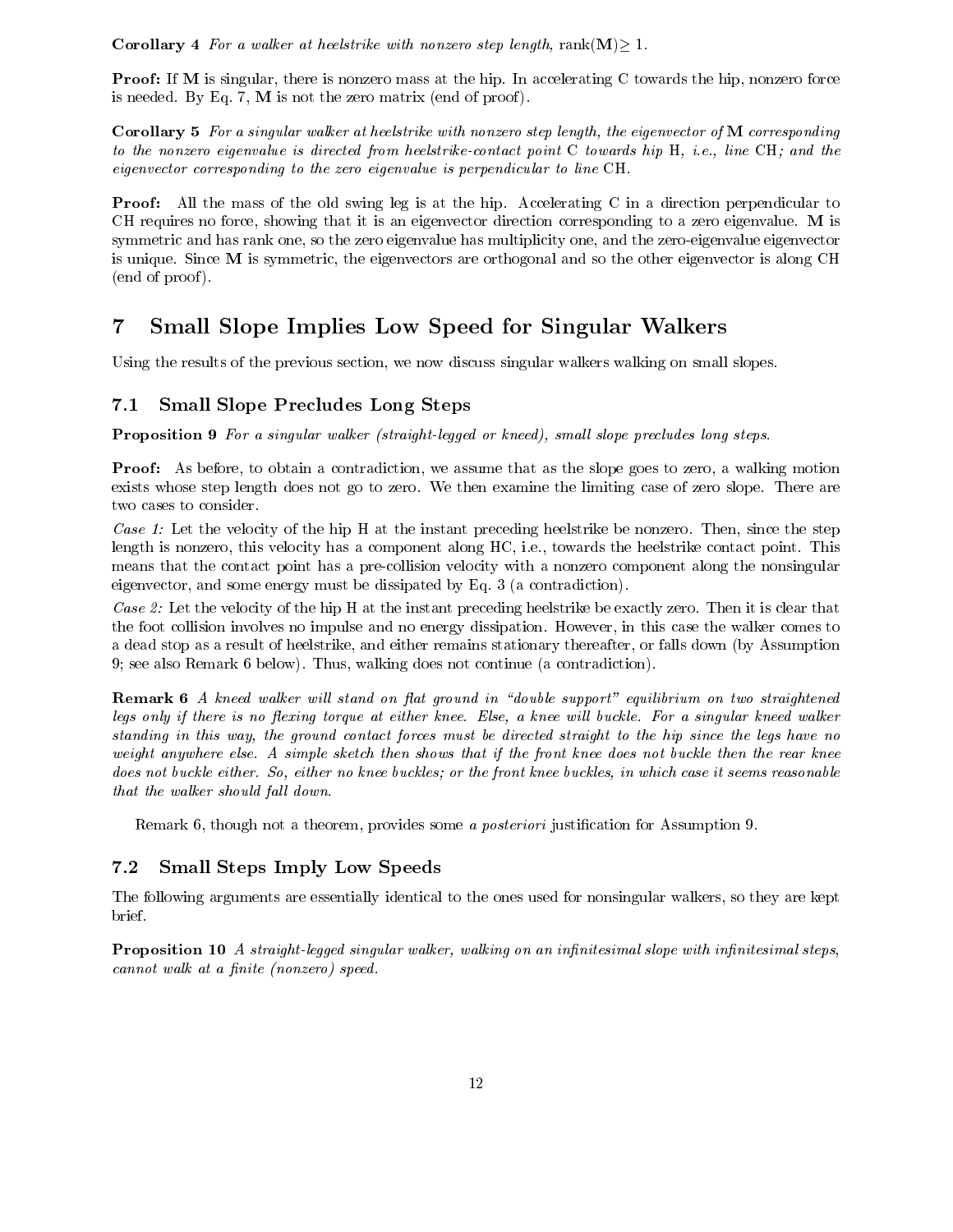**Proof:** Arguing by contradiction, we assume that a walking motion exists with an average  $\mathcal{O}(1)$  forward velocity, on an infinitesimal slope with infinitesimal step length.

At small slope with small steps, the energy dissipated per step must (as for nonsingular walkers) be infinitesimal. This implies that the impulse magnitude is infinitesimal. It follows that the change in the velocity of the hip (where the mass is concentrated) is infinitesimal. The velocity changes experienced by the trailing leg (old stance leg) are caused by the instantaneous velocity change of the hip. Thus, velocity changes on the trailing leg are innitesimal. It follows that just after heelstrike, the old contact point on the old stance leg has an infinitesimal velocity. As is the case for nonsingular walkers, to maintain an  $\mathcal{O}(1)$  average forward velocity, unbounded accelerations are required during the swing phase, leading to a contradiction (end of proof ).

**Proposition 11** A kneed singular walker, walking on an infinitesimal slope with infinitesimal steps, cannot walk at a finite (nonzero) speed.

**Proof:** Again, arguing by contradiction, we assume that a walking motion exists with an average  $\mathcal{O}(1)$ forward velocity, on an infinitesimal slope with infinitesimal step length.

Given the infinitesimal potential energy budget, the heelstrike impulse must be infinitesimal. The resulting change in the hip velocity (where at least the mass of the new stance leg, which remains straight, is concentrated) must be infinitesimal. The consequent velocity changes on the new swing leg (i.e., the old stance leg) must be infinitesimal. The relative angular velocity induced between the new swing thigh and shank must be infinitesimal. The change in this relative velocity over the infinitesimal time interval till kneestrike must be infinitesimal. Therefore kneestrike occurs with an infinitesimal relative velocity. Finally, the velocity changes caused by the kneestrike collision are therefore all infinitesimal as well.

Now we have the situation of Proposition 3. The post- heelstrike velocity of the old contact point (i.e., on the old stance leg) is infinitesimal; kneestrike induced changes in it are infinitesimal; the overall time period is infinitesimal; so its average forward speed cannot be  $\mathcal{O}(1)$  without unbounded accelerations (end of proof ).

## 8 Discussion

We have shown that, under reasonable assumptions, passive walking machines that follow McGeer's basic design cannot walk on infinitesimal slopes at other than infinitesimal speeds. We have also shown that somehow making the walkers closer to singular will not lead to dramatically more efficient walking (i.e. the conclusions are the same for physically-meaningful singular walkers as they are for nonsingular walkers).

Of course, a given walker may not have walking motions on arbitrarily small slopes in the first place. The main utility of this paper is that it guides the design of walking machines that do walk on near-zero slopes. This issue is discussed in detail in a companion paper (Garcia et al. (1999)), where scaling rules for small slope walking are obtained. Those rules shed light on the fundamental mechanical limits on the efficiency of McGeer-like walking machines.

Perhaps this paper might guide the design of other passive walkers that can, in fact, walk on flat ground at nonzero speed. Like the two-mass hopper (Reddy and Pratap (1999)), machines that do not follow McGeer's basic design might have special energy- conserving gaits at nonzero speeds on perfectly flat ground.

Let us briefly consider how a passive machine might walk without energy dissipation in spite of perfectly plastic foot collisions (ignoring other dissipative effects such as friction). For simplicity, we consider nonsingular and straight-legged walkers. Proposition 1 applies to all two-degree-of-freedom conservative time-invariant holonomic systems where the contacting point has two independent velocity components. In contrast, the two-mass hopper (Reddy and Pratap  $(1999)$ ) does not fit the conditions of Proposition 1, because its contact point has one velocity component, while the system as a whole has two degrees of freedom. At the instant of gentle contact between the lower block and the ground, the upper block has a nonzero velocity. Thus, the forward-evolving solution of the system equations does not just retrace its path.

By Proposition 1, for a walker in two dimensions and with two straight legs, if a gentle foot collision is to occur without the foot lifting off the ground again, a necessary condition is that the system have a third degree of freedom with nonzero velocity at the instant of contact, in order to break the time-reversal symmetry in initial conditions. For walking machines, a reasonable choice is a spring-mounted trunk that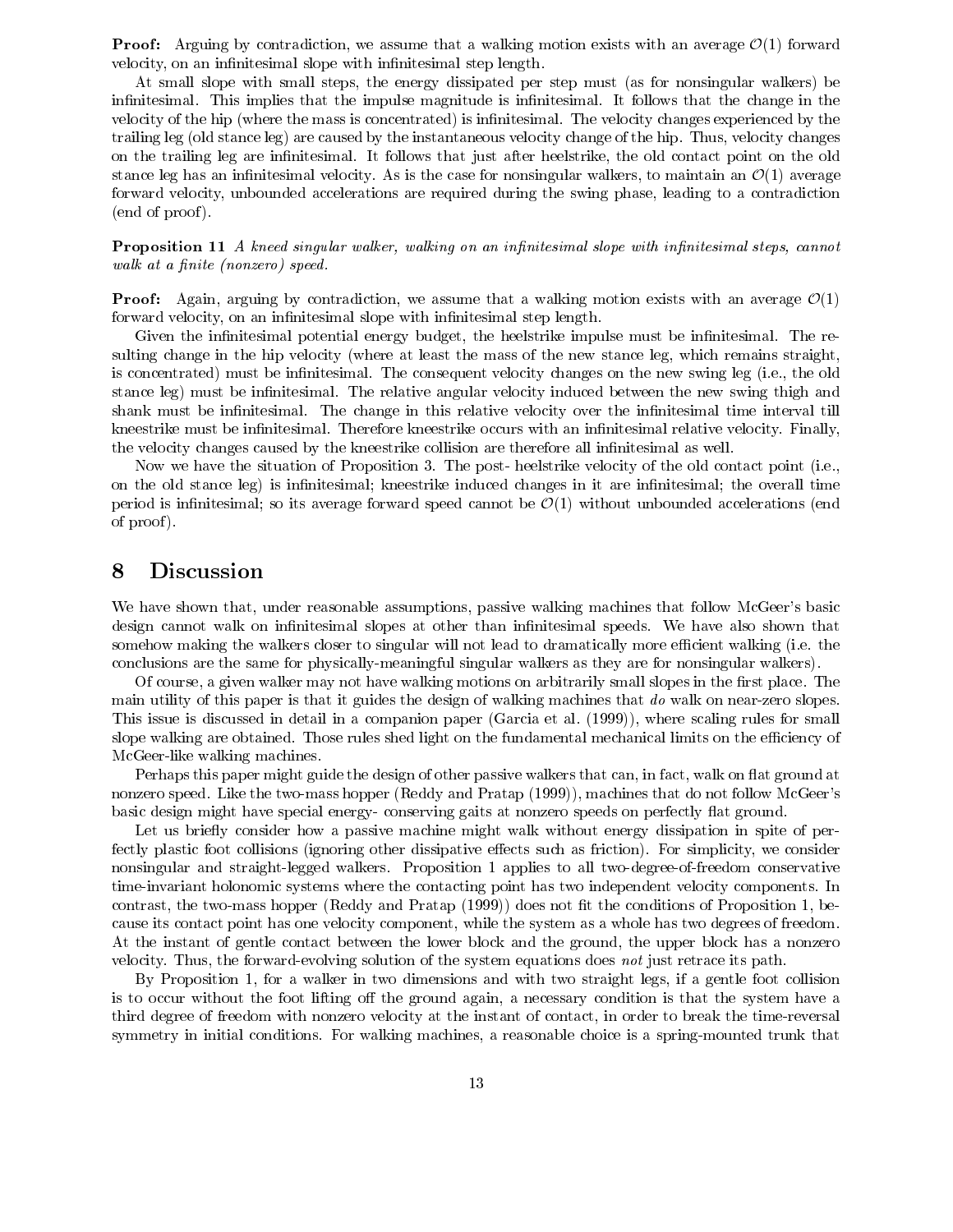

Figure 9: A walking machine that might walk passively on flat ground without collisional dissipation.

pivots around the hip, as shown schematically in Figure 9.The exact design, analysis and simulation of this system have not yet been carried out. We imagine that the hip will be stabilized in the near-vertical position using torsion springs; that there will be an extended period of double support (both feet touching the ground); and that at the instant of the gentle heelstrike, the trunk will necessarily have a nonzero angular velocity. As is the case for the two-mass hopper, we expect that linearized stability analysis of any walking motions will show neutral stability at best. Physically, we see that a passive machine on flat ground cannot gain energy under any circumstances. If a steady walking motion is slightly disturbed so that the net system energy decreases by a small amount, that lost energy cannot be recovered. Therefore, the system cannot return to the original walking motion (ruling out asymptotic stability). In actual construction of such a machine, an active controller will probably be used to stabilize the passive gait (such control requires little energy, in comparison to, say, actively controlled non-passive trajectories as in Blajer and Schiehlen (1992).

Finally, for human walking, we speculate that one possible strategy to reduce impact losses and impulsive loads might be to use muscles and the trunk to approximately *mimic* a spring-mounted, third degree of freedom. As noted in a companion paper (Garcia et al. (1999)), the impact-dominated energy losses for McGeer's trunk-less walkers seem a little high when compared to human walking power consumption. Further theoretical study of machines of the type shown in Figure 9, along with comparisons with human data, are needed before this question can be answered.

### 9 **Conclusions**

For anthropomorphic walking machines without extra links, for which McGeer's machines provide a good model, collisional losses are inescapable and small slopes imply low speeds (equivalently, low power implies low speeds). The observation that small slopes imply small speeds leads to restrictions on the mass distributions on McGeer-like walkers that do walk on near zero slopes, as discussed in a companion paper (Garcia et al. (1999)).

For more anthropomorphic machines that can have additional degrees of freedom with significant energy storage (such as a trunk mounted on a spring), it may be possible to avoid collision losses through passive means. Thus, it may be possible to design passive-dynamics-based walking robots where the most significant energy losses are not in collisions, but in the hopefully smaller dissipation through various non-ideal elements like springs and hinges.

Together with a companion paper (Garcia et al. (1999)), the results and discussion in this paper provide some insights into mechanisms and strategies which biped robots and animals might use in order to lessen the effects of collisions and thus improve their walking efficiency.